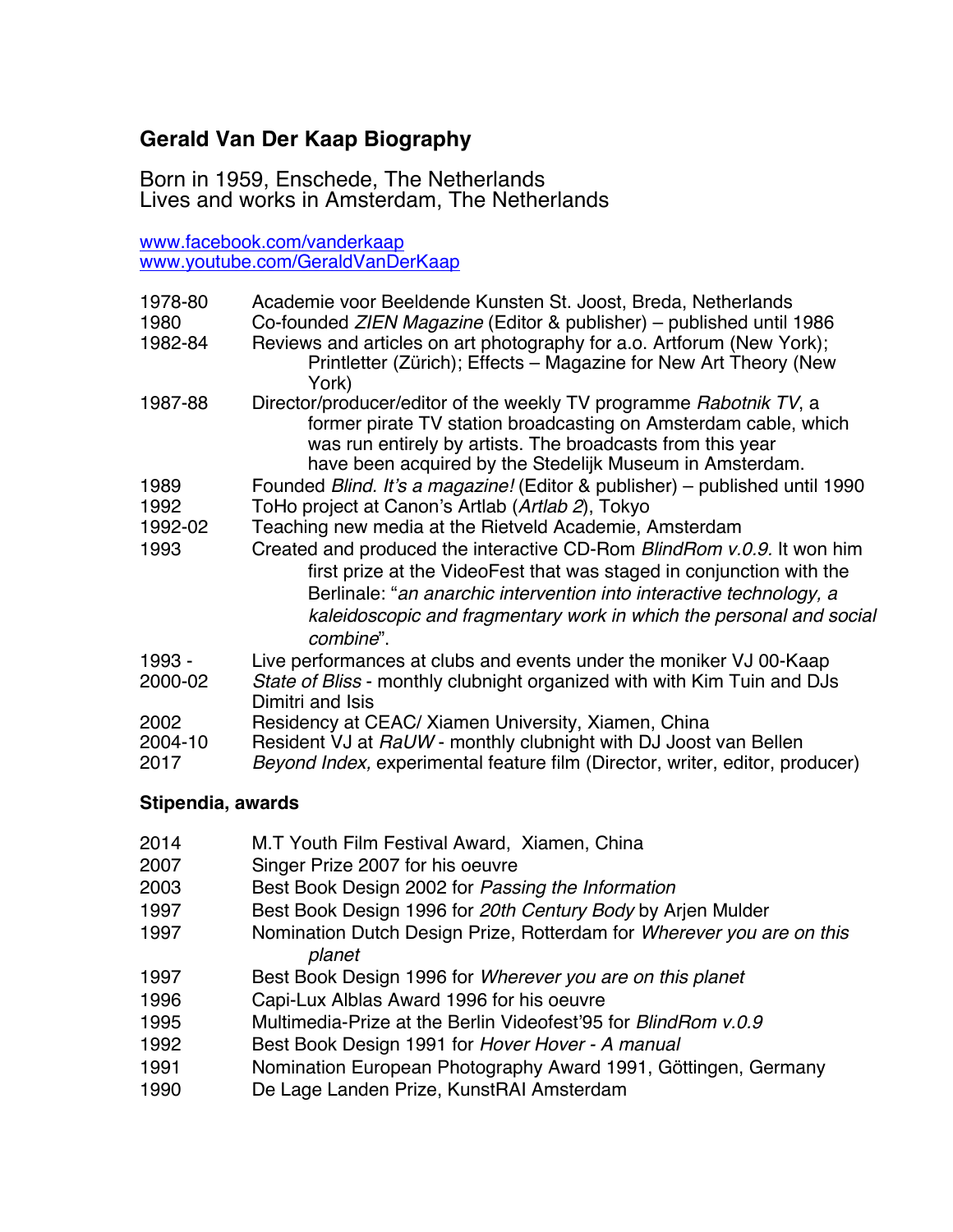| 1983    | Rotterdam Art Award                         |
|---------|---------------------------------------------|
| 1982-84 | Stipend Rotterdam Art Foundation, Rotterdam |

# **Selected solo exhibitions & events**

| 2020 | Gerald Van Der Kaap: Permanent Wave. HERO Gallery, Amsterdam,<br><b>Netherlands</b>                                                                                                                                                                                                                     |
|------|---------------------------------------------------------------------------------------------------------------------------------------------------------------------------------------------------------------------------------------------------------------------------------------------------------|
| 2019 | Gerald Van Der Kaap: Beyond Index - Redux/Remix. ROZENSTRAAT - a                                                                                                                                                                                                                                        |
| 2017 | rose is a rose is a rose, Amsterdam, Netherlands<br>Beyond Index - The Movie. Directors' Forum, Netherlands Film Festival,<br>Utrecht, Netherlands - Also screened at Le Brady, Paris, France;<br>EYE Filmmuseum, Amsterdam, Netherlands<br>Solo 12: Gerald Van Der Kaap. Club Solo, Breda, Netherlands |
|      | Beyond Index - Trailer. Club Solo @ Art Rotterdam, Van Nellefabriek,<br>Rotterdam, Netherlands                                                                                                                                                                                                          |
| 2014 | Gerald Van Der Kaap: Bangkok, Xiamen, Amsterdam. Palau de la Virreina<br>Barcelona, Spain                                                                                                                                                                                                               |
|      | Matthaüs Passion. Obrechtkerk, Amsterdam, Netherlands - live<br videoperformance with symphonic orchestra-->                                                                                                                                                                                            |
| 2012 | Matthaüs Passion. Obrechtkerk, Amsterdam, Netherlands - live<br videoperformance with symphonic orchestra-->                                                                                                                                                                                            |
| 2010 | Gerald Van Der Kaap: Closed Circuit. Tschumipaviljoen, Groningen,<br><b>Netherlands</b>                                                                                                                                                                                                                 |
| 2008 | Gerald Van Der Kaap: C'est toi qui as changé. AP2 - future building of<br>FRAC Nord - Pas de Calais, Dunkerque, France.                                                                                                                                                                                 |
| 2007 | Singer Prize 2007: Gerald Van Der Kaap. Amsterdam, China & the Lands                                                                                                                                                                                                                                    |
| 2006 | Without. Singer Museum, Laren, Netherlands<br>Gerald Van Der Kaap: LaSjai, 2006. Museum voor Communicatie, The                                                                                                                                                                                          |
|      | Hague, Netherlands<br>Matthäus Passion - New Generation Remix. Melkweg, Amsterdam,<br>Netherlands. tour of 6 live performances with a team of 6<br>DJ/producers & 6 VJ/artists. Curated by Kaap & Van Bellen                                                                                            |
| 2004 | Gerald Van Der Kaap: Jump Cut. Camera Austria - Kunsthaus Graz,<br>Austria                                                                                                                                                                                                                              |
| 2003 | Matthäus Passion - The Remix. Melkweg, Amsterdam, Netherlands - 2<br live DJ/VJ performances-->                                                                                                                                                                                                         |
| 2002 | Gerald Van Der Kaap: Passing the Information (III). LipanjePuntin<br>artecontemporanea, Trieste, Italy                                                                                                                                                                                                  |
|      | Gerald Van Der Kaap: Passing the Information (II). Torch, Amsterdam<br>Gerald Van Der Kaap: Passing the Information (I). Chinese European Art<br>Center, Xiamen, China                                                                                                                                  |
| 2001 | Gerald Van Der Kaap: A Compilation (These Are My Intentions). Vooruit,<br>Gent, Belgium                                                                                                                                                                                                                 |
| 2000 | State of Bliss. SupperClub, Amsterdam, Netherlands<br>monthly clubnight                                                                                                                                                                                                                                 |
|      | Wipe. 9-hour live VJ-performance onto 200 ft. wide screen, Heineken<br>Horizons @ RAI Complex, Amsterdam, Netherlands                                                                                                                                                                                   |
|      | Gerald Van Der Kaap: I want a permanent wave. Dutch Pavillion (Root                                                                                                                                                                                                                                     |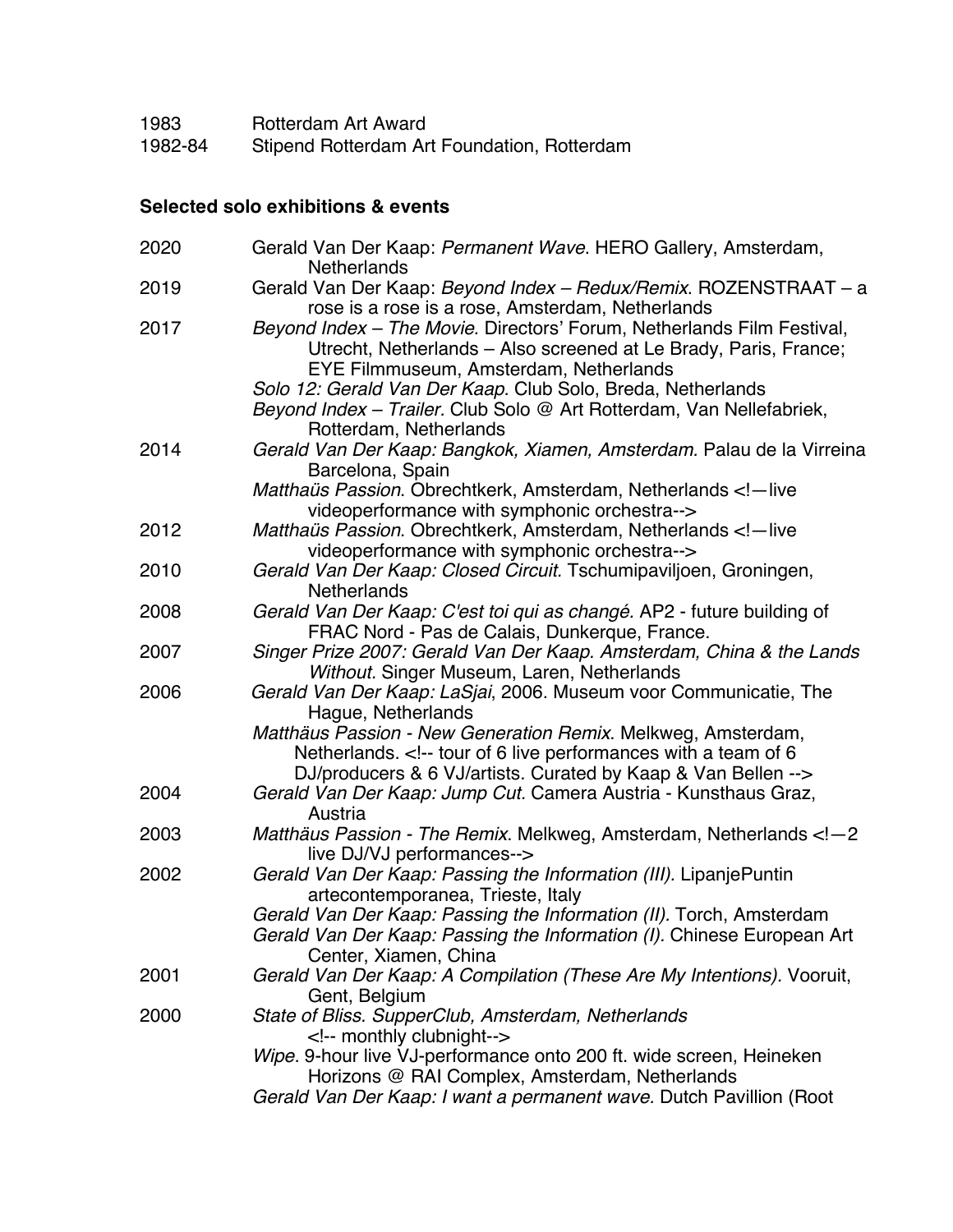| 1999    | level), Expo 2000, Hannover. Architects: MVRDV .<br>NightLive. 6 live performances with 80-member symphonic orchestra at the<br>Rotterdam Ahoy, Netherlands  |
|---------|--------------------------------------------------------------------------------------------------------------------------------------------------------------|
|         | Gerald Van Der Kaap: New Pics by Me (Some with really stupid titles).<br>Torch, Amsterdam, Netherlands                                                       |
| 1998    | Sixth Sense. 11-hour live VJ-performance onto 200 ft. wide screen,<br>Heineken Horizons @ RAI complex, Amsterdam, Netherlands                                |
| 1997    | Gerald Van Der Kaap: What we are doing. Torch @ Art 28'97 Basel,<br>Switzerland                                                                              |
| 1996    | Gerald Van Der Kaap. Torch @ Art Amsterdam, Netherlands<br>Gerald Van Der Kaap: Wherever You Are On This Planet. Stedelijk<br>Museum, Amsterdam, Netherlands |
| 1995    | Gerald Van Der Kaap. Hogeschool voor de Kunsten, Den Bosch,<br><b>Netherlands</b>                                                                            |
| 1994    | Gerald Van Der Kaap: Permanent White. Booth 5 EG 46 @ Art Cologne,<br>Germany                                                                                |
| 1993-94 | Disco Infinity Foundation. Club RoXY, Amsterdam weekly clubnight with<br>DJ Joost van Bellen                                                                 |
| 1993    | Life on Mars. Torch, Amsterdam, Netherlands + The After After Party.<br>SupperClub, Amsterdam, Netherlands                                                   |
|         | Beam, Nijmegen, Netherlands (with Dirk Paesmans).                                                                                                            |
| 1992    | ThrustMaster Remixes. Galerie Heijenbrok, Amsterdam, Netherlands (with<br>Peter Klashorst)                                                                   |
|         | Gerald Van Der Kaap: Total Hoverty. Art & Project and Galerie Van<br>Krimpen, Rotterdam, Netherlands                                                         |
|         | Total Hoverty / Mission Invisible. Canon's Artlab 2 @ New Pier Hall, Tokyo,<br>Japan (curated by Kazunao Abe and Yukiko Shikata)                             |
|         | Chill Cave. Torch, Amsterdam, Netherlands                                                                                                                    |
| 1991    | Travel Pictures. - Radical Freestyle. Galerie Albrecht, Munich, Germany<br>Gerald Van Der Kaap. Torch @ Chicago International Art Exposition,                |
|         | Chicago, USA<br>Gerald Van Der Kaap: Hover Hover. Stedelijk Museum, Amsterdam,<br><b>Netherlands</b>                                                         |
| 1990    | Travel Pictures - Freestyle. Torch @ KunstRAI, Amsterdam, Netherlands                                                                                        |
| 1989    | Tristes Tropiques/ Tabu. Torch Gallery, Cologne, Germany                                                                                                     |
| 1988    | Rabotnik TV. Daniel Buchholz, Cologne, Germany                                                                                                               |
| 1987    | Torch, Amsterdam, Netherlands                                                                                                                                |
|         | Museum Folkwang, Essen, Germany                                                                                                                              |
| 1986    | Aorta, Amsterdam, Netherlands (with Jan Henderikse and Peter Klashorst).                                                                                     |
| 1984    | Images Nouvelles, Bordeaux, France                                                                                                                           |
|         | International WIth Monument, New York, USA                                                                                                                   |
|         | Gerald Van Der Kaap. Galerie Jurka, Amsterdam, Netherlands                                                                                                   |
| 1983    | Gerald Van Der Kaap. Galerie Jurka, Amsterdam, Netherlands                                                                                                   |
| 1982    | Galerie Perspektief, Rotterdam., Netherlands<br>Galerie Texbraun, Paris, France (Under the moniker 'Fronto')                                                 |
| 1981    | Galerie Jurka, Amsterdam, Netherlands (Under the moniker 'Fronto')                                                                                           |

**Selected group exhibitions, screenings**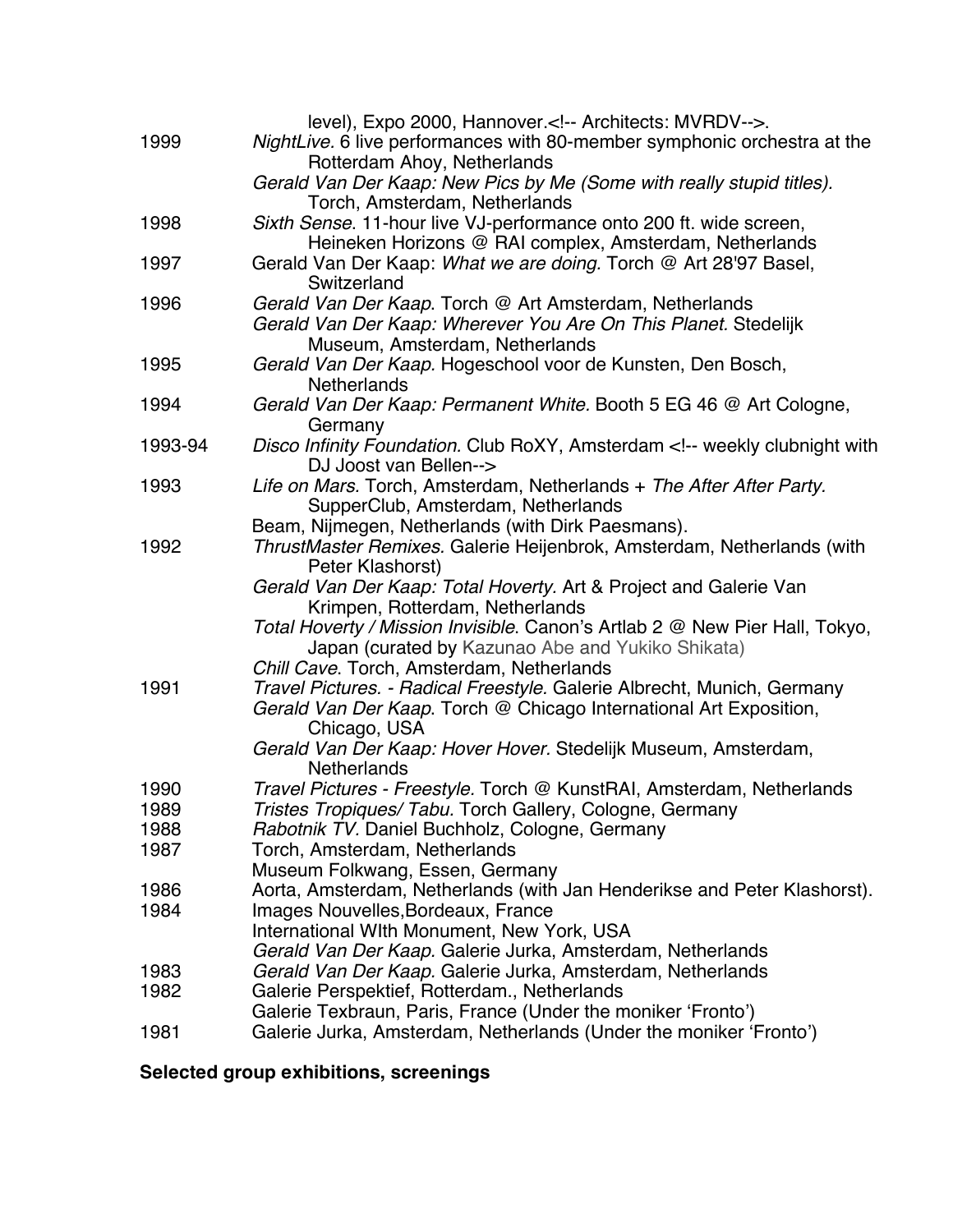| from 1880 to now, Stedelijk Museum, Amsterdam, Netherlands                 |
|----------------------------------------------------------------------------|
|                                                                            |
|                                                                            |
|                                                                            |
|                                                                            |
| Rolling Snowball - Nanjing, The Art Museum of Nanjing University of the    |
|                                                                            |
| Punk+Dans+Kunst: Angry movements. SCHUNCK, Heerlen, Netherlands            |
|                                                                            |
| Everywhere and Nowhere: Migration and Contemporary Art. 50th               |
| AICA Congres Paris, Musée National de l'histoire de l'immigration,         |
|                                                                            |
|                                                                            |
|                                                                            |
| In search of Global Poetry: Videos from the Han Nefkens Collection. Centro |
|                                                                            |
|                                                                            |
|                                                                            |
|                                                                            |
|                                                                            |
|                                                                            |
| Vele gezichten van het LUMC. LUMC, Leiden, Netherlands, Netherlands        |
| Addition: Gift Pieter and Marieke Sanders. Stedelijk Museum, Amsterdam,    |
|                                                                            |
|                                                                            |
|                                                                            |
|                                                                            |
|                                                                            |
|                                                                            |
|                                                                            |
|                                                                            |
|                                                                            |
|                                                                            |
|                                                                            |
| 2000 Light Years From Home. Amsterdam Light Festival, De Appel Arts        |
|                                                                            |
| The Red Snowball/4. Youshow Space, LS Wonderland, Quanzhou, China          |
| Gerald Van Der Kaap & Henk Tas. Museum De Fundatie/ Stadhuis Almelo,       |
|                                                                            |
| Welcome to the future! The floppy cd-rom revolution. iMAL (Interactive     |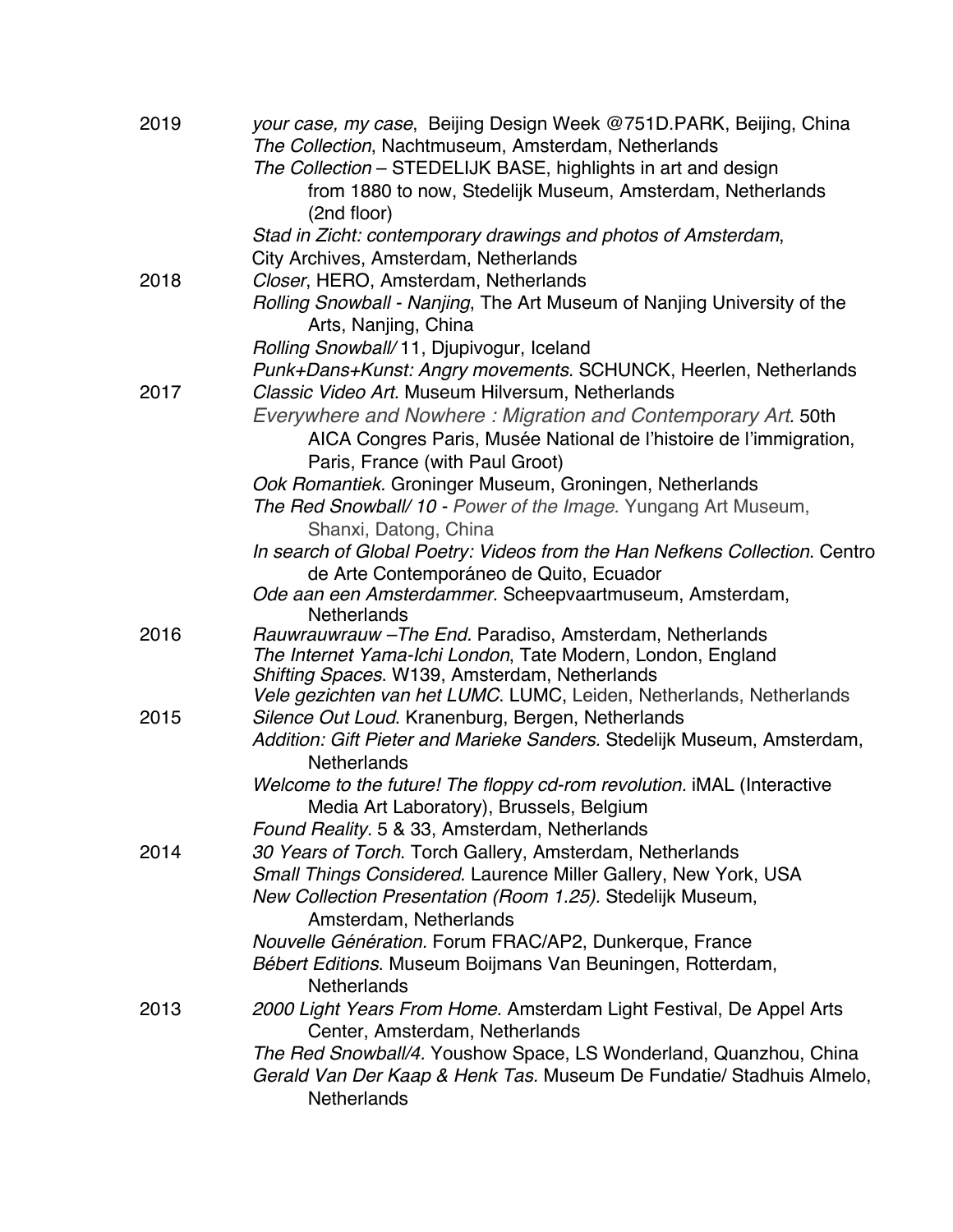|      | Sluisen. Change of poles. 5th Moscow Biennial of Contemporary Art,                                                                                                 |
|------|--------------------------------------------------------------------------------------------------------------------------------------------------------------------|
|      | Moscow Planetarium Level 9, Moscow, Russia                                                                                                                         |
|      | Benefit Dinner. De Appel & Witte de With @ Sea Palace, Amsterdam,<br><b>Netherlands</b>                                                                            |
|      | Vom Zaudern. Motive des Aufschubs, übergangs und Abschweifens,                                                                                                     |
|      | Württembergischer Kunstverrein, Stuttgart, Germany                                                                                                                 |
|      | As Tears Go By. Cokkie Snoei, Rotterdam. Netherlands                                                                                                               |
| 2012 | Young in Prison. Christie's, Amsterdam, Netherlands                                                                                                                |
|      | Public/Private. Corporate Collections. Gemeentemuseum Den Haag, The<br>Hague, Netherlands                                                                          |
|      | Rollercoaster - The image in the 21st Century. MOTI, Breda, Netherlands<br>The Dutch Photobook since 1945. Nederlands Fotomuseum, Rotterdam,<br><b>Netherlands</b> |
|      | Sweet & Salt. Kunsthal, Rotterdam, Netherlands                                                                                                                     |
| 2011 | Out of Storage. Provisoire & Définitif. Marres - Centre for Contemporary<br>Culture, Maastricht, Netherlands                                                       |
|      | XXSmall. Miniature Museum. Gemeentemuseum Den Haag, The Hague,<br><b>Netherlands</b>                                                                               |
|      | Sonderausstellung C.A.R. 2011 NL Special. Contemporary Art Ruhr, Essen,<br>Germany                                                                                 |
|      | The Red Snowball/2. CEAC @ Live Show Wonderland, Quanzhou, China                                                                                                   |
|      | TV as Temporary Stedelijk. Stedelijk Museum, Amsterdam, Netherlands                                                                                                |
| 2010 | Louvre in Heino. Photography from the collection of Reyn van der Lugt.<br>Kasteel het Nijenhuis, Heino, Netherlands                                                |
|      | Viva la Focus! Dutch Mobile Film Festival. Forum Images, Groningen,<br><b>Netherlands</b>                                                                          |
|      | Fantastische fotografie - De Rotterdamse School? Het Schielandhuis,<br>Rotterdam, Netherlands                                                                      |
|      | WATW. We Are The World. Photography from China and the Netherlands.<br>Guandong Museum of Art, Guangzhou, China                                                    |
|      | More to Love. Thinking about AIDS from Art. Casa Asia, Madrid, Spain                                                                                               |
|      | Dialogue. 800 Show / Dutch Cultural Center - World Expo 2010, Shanghai,<br>China                                                                                   |
|      | WATW. We Are The World. Photography from China and the Netherlands.<br>800 Show / Dutch Cultural Center - World Expo 2010, Shanghai,                               |
|      | China<br>LED. BKKC, Tilburg, Netherlands                                                                                                                           |
|      | Still in Motion. The 10th Anniversary. LipanjePuntin artecontemporanea,                                                                                            |
|      | Roma, Italy<br>Sammellust. Il piacere del collezionista. Collezione Finstral, Kunst Meran /                                                                        |
| 2009 | So Arte, Merano, Italy                                                                                                                                             |
|      | More to Love. Pensar el sida desda arte. Casa Asia, Barcelona, Spain                                                                                               |
|      | WATW. We Are The World. Photography from China and the Netherlands.                                                                                                |
|      | Three Shadows Photography Art Centre, Beijing, China                                                                                                               |
|      | Geloofsstrijd. Church at Eenum, Groningen, Netherlands                                                                                                             |
|      | Mise-en-scène's Short Film Festival (MSFF), Seoul, South-Korea.                                                                                                    |
|      | FIB-Art. International Festival of Benicàssim, Spain                                                                                                               |
|      | Uit Japan. Galerie van het LUMC, Leiden, Netherlands                                                                                                               |
|      |                                                                                                                                                                    |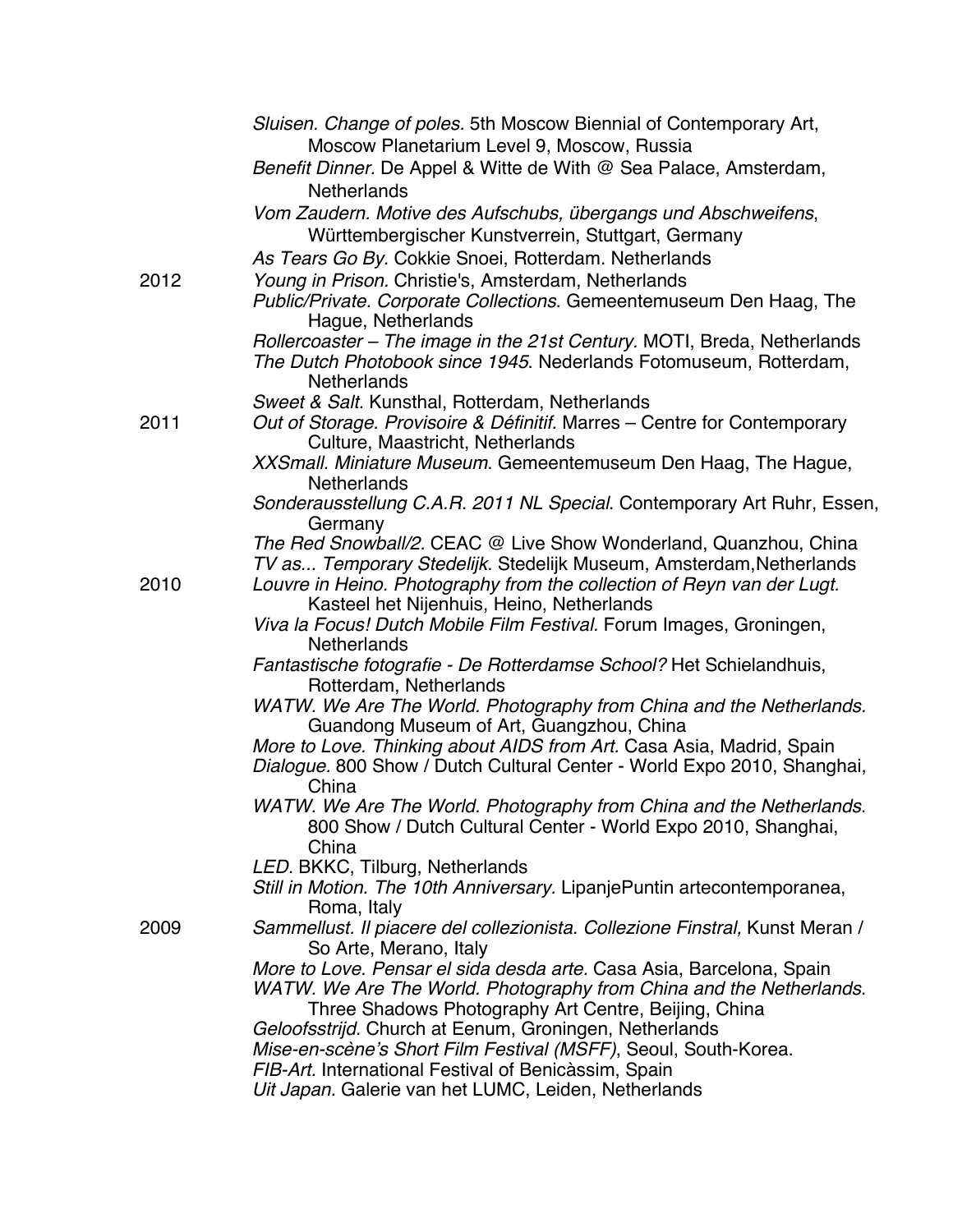|      | Salon de l'Amitié. Een cultureel genootschap rondom Peter Giele. Arti et<br>Amicitiae, Amsterdam, Netherlands                 |
|------|-------------------------------------------------------------------------------------------------------------------------------|
|      | The Unforgettable Fire. 25 years Torch. Kunsthal, Rotterdam, Netherlands                                                      |
|      | Micromovies. 38th International Film Festival Rotterdam, Netherlands                                                          |
| 2008 | 28th Bienal de Sao Paulo, Brazil                                                                                              |
|      | Filmlounge. Nederlands Fotomuseum, Rotterdam, Netherlands                                                                     |
|      | 5th Seoul International Media Art Biennale. Seoul Museum of Art, Seoul,                                                       |
|      | South Korea                                                                                                                   |
|      | Yes, Negative. PSG Art Gallery, Bangkok., Thailand                                                                            |
|      | Young Love. Club Soma BKK at Box RCA, Bangkok, Thailand                                                                       |
|      | More to Love. The Art of Living Together. The Art Center at Chulalongkorn                                                     |
|      | University, Bangkok, Thailand. Travelled to: Chiang Mai University                                                            |
|      | Art Center, Chiang Mai, Thailand. Project organized by ArtAids.                                                               |
|      | Las partas y el todo. Centro Cultural Bancaja, Alicante, Spain.                                                               |
|      | LOOP Festival/ Foto Collectania, Barcelona, Spain                                                                             |
| 2007 | Crysalis. Teoria dell'evoluzione. Castello Svevo, Trani, Bari, Italy                                                          |
|      | Shadows in Paradise. Breendonk Memorial, Willebroek, Belgium                                                                  |
|      | Among Photographers. Curated by Koos Breukel. GEM/Fotomuseum, The                                                             |
|      | Haque, Netherlands                                                                                                            |
|      | The Trip-Pop Game. LipanjePuntin artecontemporanea, Trieste, Italy                                                            |
|      | Festival Pocket Films. Centre Georges Pompidou, Paris, France                                                                 |
|      | Choix d'artistes. Institut Néerlandais, Paris, France<br>Andy Warhol Club/ Launch Party. Club 11/Stedelijk Museum, Amsterdam. |
|      | Dutch Eyes. A Critical History of Photography in the Netherlands.                                                             |
|      | Nederlands fotomuseum, Rotterdam, Netherlands                                                                                 |
| 2006 | Playmobiel. Arti et Amicitiae, Amsterdam, Netherlands                                                                         |
|      | Dutch Installation Art. National Museum of Contemporary Art, Bucharest,                                                       |
|      | Romania                                                                                                                       |
|      | Driving Fast Through a slowmotion landscape. LOOP Festival/ Espai Ubú,                                                        |
|      | Barcelona, Spain Travelled to: CRAC Alsace, Altkirch, France                                                                  |
|      | Picture This! Nederlands Fotomuseum, Rotterdam, Netherlands                                                                   |
|      | L'esprit du Nord: Netherlands Now - l'école du Nord. Maison Européenne de                                                     |
|      | la Photographie, Paris, France                                                                                                |
|      | Whisper Not! Huis Marseille, Amsterdam, Netherlands                                                                           |
| 2005 | Cadres Revisités/ Frames Revisited. La fondation Custodia/ Institut                                                           |
|      | Néerlandais at the Hôtel Tugot, Paris, France - Travelled to: De<br>Hallen/ Frans Hals Museum, Haarlem, Netherlands           |
|      | Oracle of Truth. Aeroplastics, Brussels, Belgium                                                                              |
|      | Le temps suspendu/ The suspended moment. CRAC Alsace, Altkirch,                                                               |
|      | France Travelled to: MARCO/ Museo de Arte Contemporránea, Vigo,                                                               |
|      | Spain; TADU, Bangkok, Thailand; Z33, Hasselt, Belgium,                                                                        |
|      | CentraalMuseum, Utrecht, Netherlands                                                                                          |
|      | Dutch Eyes. Sezione Olandese. Castelo Svevo di Bari, Italy                                                                    |
|      | In Sight: Contemporary Dutch Photography. The Art Institute of Chicago,                                                       |
|      | USA.                                                                                                                          |
|      | $H \times B \times D =$ . Gemeentemuseum, The Hague, Netherlands                                                              |
|      | Halte Brussel. Vlaams Nederlands Huis deBuren, Brussel, Belgium                                                               |
|      | The Biggest Visual Power Show. Paradiso, Amsterdam, Netherlands                                                               |
| 2004 | Zeme-Krajina / Land-Landschaft. Galerie Rakouského kulturního fóra                                                            |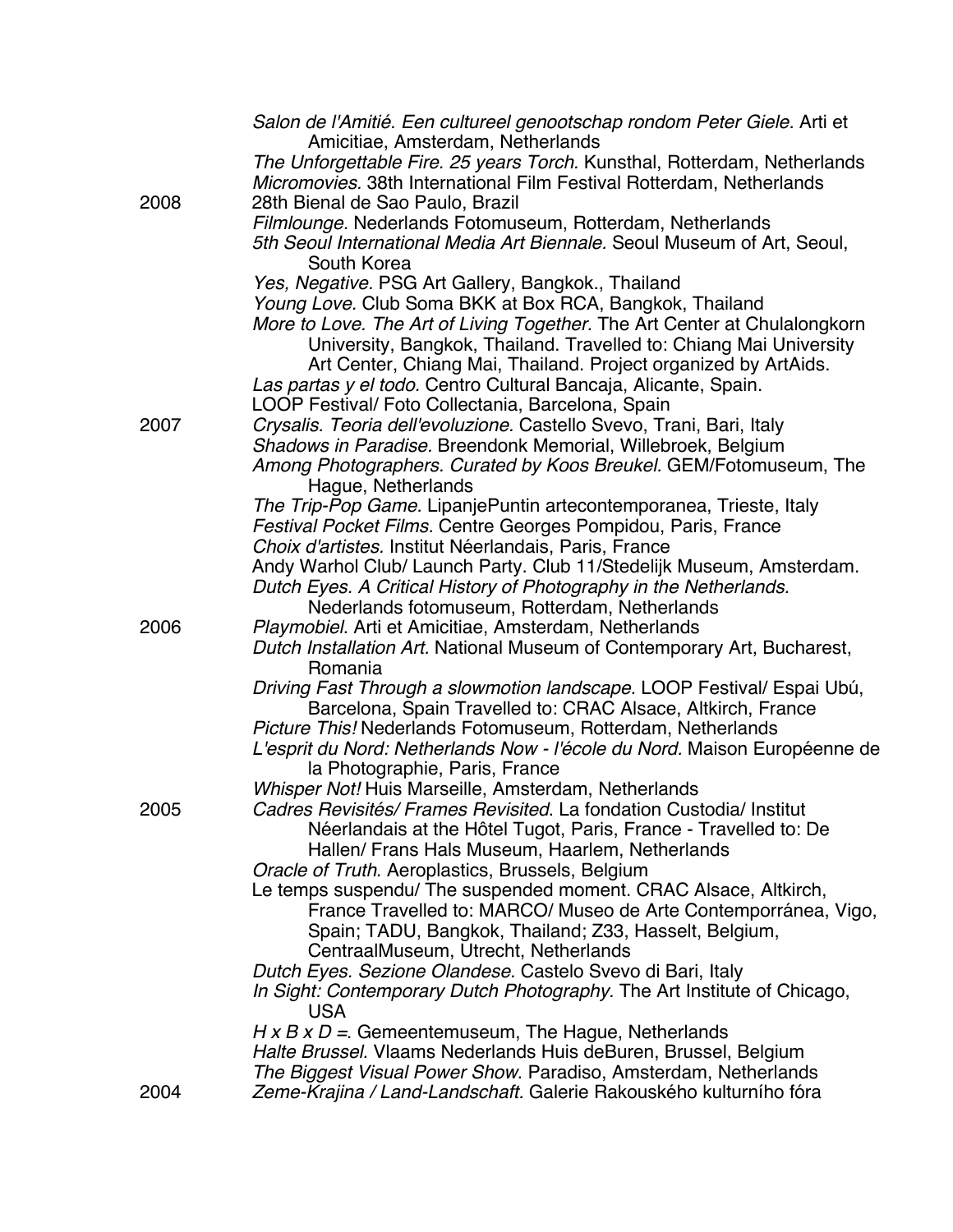|      | Praze, Prague, Czech Republic                                                                                                              |
|------|--------------------------------------------------------------------------------------------------------------------------------------------|
|      | Amnesty Photography Show. Nederlands Fotomuseum, Rotterdam,                                                                                |
|      | <b>Netherlands</b>                                                                                                                         |
|      | Take Five. Huis Marseille, Amsterdam, Netherlands                                                                                          |
|      | Pretty World. Aeroplastics, Brussels, Belgium                                                                                              |
|      | Le cinéma des photographes néerlandais - un panorama en 60 films (1917                                                                     |
|      | 2002). Maison Européene de la Photographie, Paris, Netherlands                                                                             |
|      | Encounters with Modernism. Shanghai Art Museum, Shanghai, China                                                                            |
|      | Travelled to: Singapore Art Museum, Singapore; Pinacoteca São                                                                              |
|      | Paulo, Brazil; Museo de Arte Moderna Rio de Janeiro, Brazil                                                                                |
| 2003 | Neverland. Museum voor Moderne Kunst, Arnhem, Netherlands                                                                                  |
|      | Theatre of the Future. Nederlandse Dansdagen, Maastricht, Netherlands                                                                      |
|      | Link - Proposal for Acquisitions: Photography. Stedelijk Museum,                                                                           |
|      | Amsterdam, Netherlands<br>Experience. Foto Biënnale Rotterdam, Netherlands                                                                 |
|      | 10 Years. Fotomuseum Winterthur, Switzerland                                                                                               |
|      | Simon, Xiamen, 2002. Mediamatic Supermarket, Amsterdam, Netherlands                                                                        |
| 2002 | Life in A Glass House. Stedelijk Museum, Amsterdam, Netherlands                                                                            |
|      | Scriabin's Ecstasy. Now&Wow, Rotterdam, Netherlands Clubevent pour</td></tr><tr><td></td><td>Grand Orchestre with Valery Gergiev           |
|      | bienvenue willkommen welcome @ altkirch. CRAC Alsace, Altkirch, France                                                                     |
|      | Read Only Memories. Watermans, London, England                                                                                             |
|      | On Track. Netherlands Architecture Institute, Rotterdam, Netherlands                                                                       |
|      | Film Lounge. Films by Dutch Photographers. Nederlands Foto Instituut,                                                                      |
|      | Rotterdam, Netherlands                                                                                                                     |
|      | Je t'aime  moi non-plus. Kunstmuseum, Thun, Switzerland - Other                                                                            |
|      | screenings at Le Fresnoy, Tourcoing, France; Kunsthall Bergen,                                                                             |
|      | Norway; Museum Het Domein, Sittard, Netherlands; ESAP,<br>Perpignan, France; Leisure Club Mogadishni, Copenhagen,                          |
|      | Denmark; Kunsthalle, Wilhelmshaven, Germany                                                                                                |
|      | Are you experienced. Netherlands Media Art Institute/Montevideo,                                                                           |
|      | Amsterdam, Netherlands                                                                                                                     |
| 2001 | Art Film. Kunsthalle, Basel (Art 32'01 Basel), Switzerland                                                                                 |
|      | Trade. Fotomuseum, Winterthur, Winterthur, Switzerland; Nederlands Foto                                                                    |
|      | Instituut, Rotterdam, Netherlands                                                                                                          |
|      | My Generation. 24 hrs of video art. Atlantis Gallery, London, England                                                                      |
|      | Face Off. Aeroplastics, Brussels, Belgium                                                                                                  |
|      | Photography from the KPN Collection. Huis Marseille, Amsterdam,                                                                            |
|      | <b>Netherlands</b>                                                                                                                         |
|      | Sonic Genetics, Premiered at the International Film Festival, Rotterdam,<br>Netherlands; Other screenings include(d): New York Underground |
|      | Film Festival, NY, USA; European Media Art Festival, Osnabrück,                                                                            |
|      | Germany; Sonar 2001, Barcelona, Spain; Chicago Underground Film                                                                            |
|      | Festival, Chicago, USA; Taipei Golden Horse Film Festival, Taiwan                                                                          |
| 2000 | DEAF_00/Machine Times. V2_/NFI, Rotterdam, Netherlands                                                                                     |
|      | Un autre pays  Palais des Congres G. Pompidou, Perpignan, France                                                                           |
|      | Still / Moving. National Museum of Modern Art, Kyoto, Japan                                                                                |
|      | C (Sea). Lokaal 01, Breda, Netherlands                                                                                                     |
| 1999 | B&D Studio, Milan, Italy                                                                                                                   |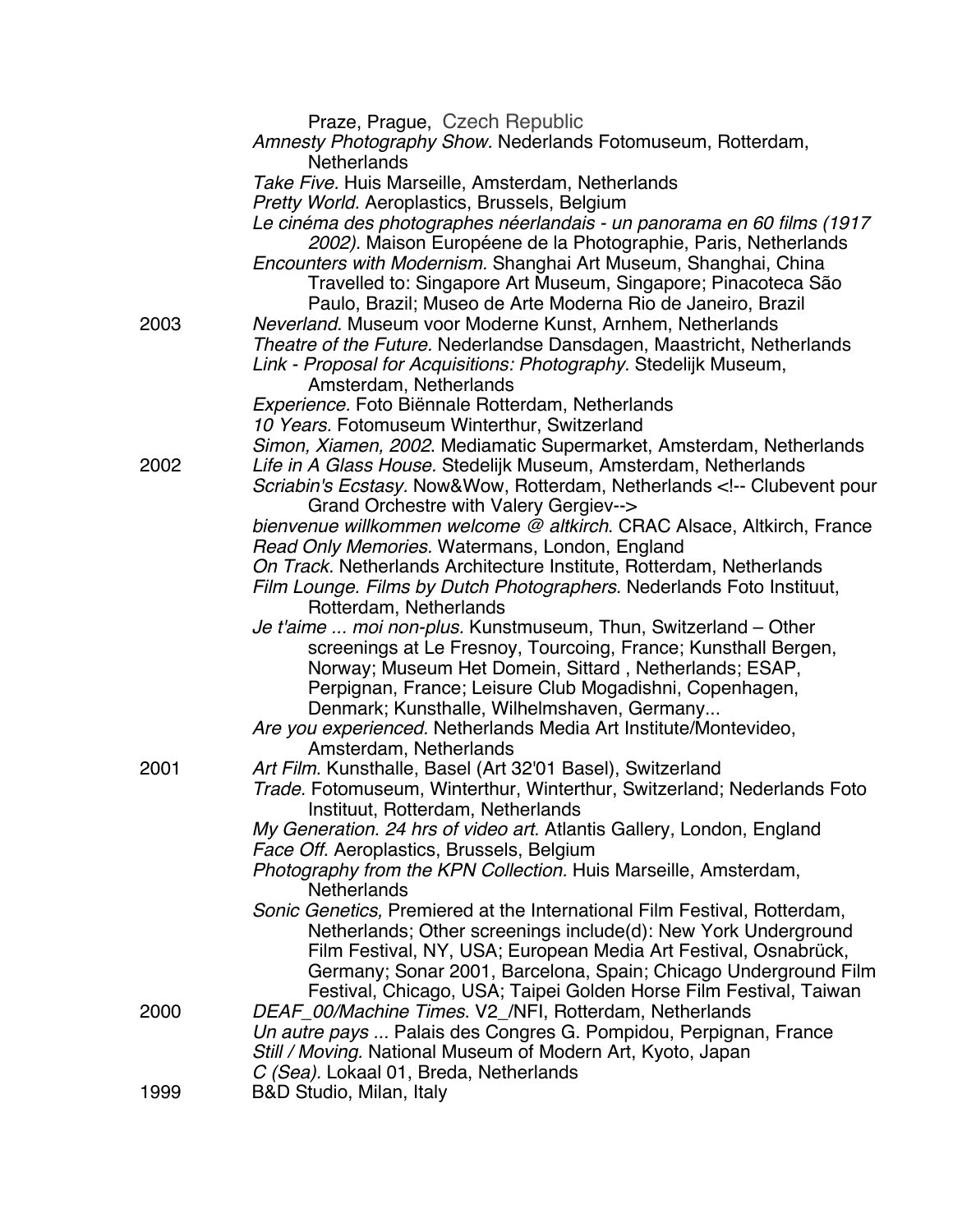|      | The Spiritual Side of Beauty, (Part II): Dutch Sessions. Marella Arte<br>Contemporanea, Milan, Italy                     |
|------|--------------------------------------------------------------------------------------------------------------------------|
|      | Lost in Sound. CGAC, Santiago de Compostela, Spain.                                                                      |
|      | Fireworks. De Appel, Amsterdam, Netherlands                                                                              |
|      | Glad ijs. Stedelijk Museum, Amsterdam, Netherlands                                                                       |
|      | Video Virtuale. Foto Fictionale. Museum Ludwig, Cologne, Germany                                                         |
|      | Dis. Location. hARTware Projekte, Dortmund, Germany                                                                      |
|      | Lange Nacht der Museen. VEAG Medienkunstfassade, Berlin, Germany                                                         |
|      | Erste Triennale der Fotografie 1999. Digitale Fotografie. Deichtor Galleries,                                            |
|      | Hambur, Germany                                                                                                          |
|      | Infozone Workspace. Paris, FRance                                                                                        |
| 1998 | Do Normal. SF MOMA, San Fransisco, USA                                                                                   |
|      | Reservate der Sehnsucht. Dortmunder U, Dortmund, Germany                                                                 |
|      | World Wide Video Festival. De Melkweg, Amsterdam, Netherland                                                             |
|      | The Holy Heart. A project at De Balie, Amsterdam, Netherlands<br>Re: ZERO = 0. Arti et Amicitiae, Amsterdam, Netherlands |
| 1997 | Mu. Arti et Amicitiae, Amsterdam, Netherlands                                                                            |
|      | Videoforum. Art 28'97 Basel, Switzerland                                                                                 |
|      | Designprize Rotterdam 1997. Kunsthal, Rotterdam, Netherlands                                                             |
|      | In context. Groninger Museum, Groningen, Netherlands                                                                     |
| 1996 | 100 Photos. Stedelijk Museum, Amsterdam.                                                                                 |
|      | Under Capricorn. The World Over. Wellington Art Gallery, Wellington, New                                                 |
|      | Zealand; Stedelijk Museum, Amsterdam, Netherlands                                                                        |
|      | Radical Images. Neue Galerie, Graz, Austria                                                                              |
|      | Zeitgenössische Fotokunst aus den Niederlanden. Neuer Berliner                                                           |
|      | Kunstverein, Berlin, Germany                                                                                             |
|      | hARTware. Künstlerhaus, Dortmund, Germany<br>Burning the Interface. Museum of Contemporary Art, Sydney, Australia.       |
|      | Travelling exhibition.                                                                                                   |
|      | 9. VideoFest'96. Podewil, Berlin, Germany                                                                                |
| 1995 | Fotografie nach der Fotografie. Aktionsforum Praterinsel, Munich, Germany;                                               |
|      | Travelled to: Kunsthalle, Krems, Germany; Städtische Galerie, Erlangen,                                                  |
|      | Germany; Brandenburger Kunstsammlungen, Cottbus, Germany;                                                                |
|      | Fotomuseum Winterthur, Winterthur, Switzerland; Finnish Museum of                                                        |
|      | Photography, Helsinki, Finland; Institute of Contemporary Art, Philadelphia,                                             |
|      | <b>USA</b>                                                                                                               |
|      | Viper'95, Luzern, Switzerland                                                                                            |
|      | Sonar'95, Barcelona, Spain                                                                                               |
|      | Beyond the Global Village. La Triennale di Milano, Milan, Italy                                                          |
|      | Chromapark'95, E-Werk, Berlin, Germany                                                                                   |
|      | 8. Videofest'95. Podewil, Berlin, Germany - staged in conjunction with the                                               |
|      | <b>Berlinale</b>                                                                                                         |
| 1994 | Artifices 3. Salle de la Légion d'Honneur, Saint-Denis, France                                                           |
|      | Hypermedia. Centre G. Pompidou, Paris, France                                                                            |
|      | Communità. Progetto Civitella d'Agliano, Italy                                                                           |
|      | Verso l'Europa, e oltre. Palazzo Communale, Modena, Italy                                                                |
|      | Rendez-vous provoqué. Musée National d'art et d'histoire,                                                                |
|      | Luxemburg                                                                                                                |
|      |                                                                                                                          |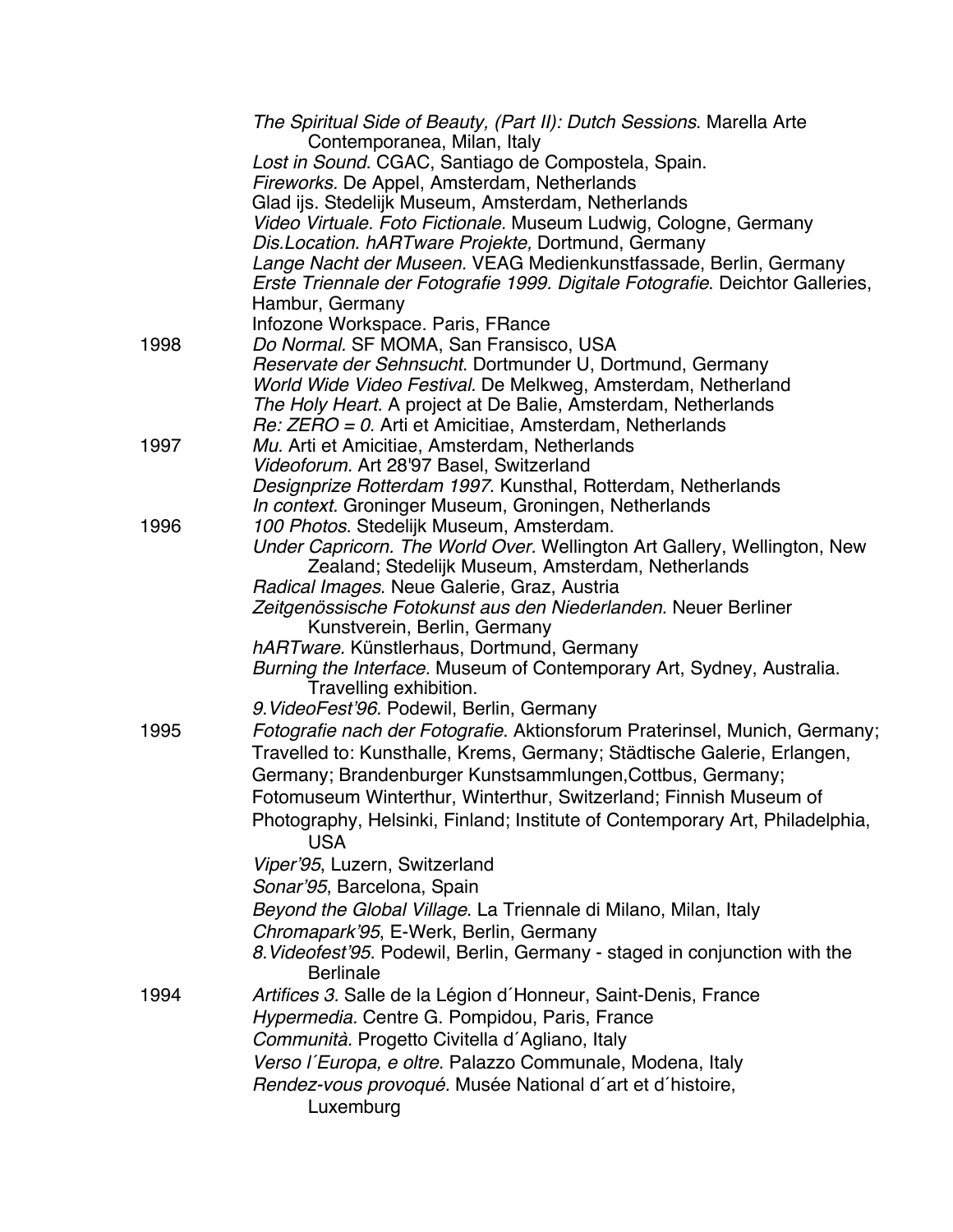|      | De Waag, Leiden, Netherlands                                                                                                         |
|------|--------------------------------------------------------------------------------------------------------------------------------------|
|      | RoXY Interactive. Club RoXY, Amsterdam, Netherlands                                                                                  |
|      | Promenade in Asia. Sisheido Gallery, Tokyo, Japan                                                                                    |
| 1993 | Krieg. Neue Galerie, Graz, Austria                                                                                                   |
|      | Art in the Age of Information. Wood Street Galleries, Pittsburgh,<br><b>USA</b>                                                      |
|      | Prosthetics. From Extensions to Ecstacy. V2, Den Bosch,<br><b>Netherlands</b>                                                        |
|      | European Media Art Festival. Dominikanerkirche, Osnabrück,<br>Germany                                                                |
| 1992 | Brain. Beatrixhospital, Gorinchem, Netherlands                                                                                       |
|      | P.P.O.W., New York, USA                                                                                                              |
|      | Acquisitions 1985-1993. Stedelijk Museum, Amsterdam,<br><b>Netherlands</b>                                                           |
|      | The Comfort Zone. The Living Room, Amsterdam., Netherlands                                                                           |
| 1991 | The History of the Electronic Page. ICA, Amsterdam,<br><b>Netherlands</b>                                                            |
|      | New Art from the Netherlands. ART/LA 91, Los Angeles, USA                                                                            |
|      | 150 Works from the collection. Groninger Museum, Groningen,<br><b>Netherlands</b>                                                    |
|      | XXI Sao Paulo Biennal: Dutch Entry. Municipal Van<br>Abbemuseum, Eindhoven, Netherlands                                              |
| 1990 | Municipal Art Acquisitions. Museum Fodor, Amsterdam, Netherlands                                                                     |
|      | 18 <sup>th</sup> International Art Exhibition Japan (Tokyo Biennal '90). Municipal Art<br>Museum, Tokyo, Japan                       |
|      | W139, Amsterdam, Netherlands                                                                                                         |
|      | Dutch Interiors. Centraal Museum, Utrecht, Netherlands                                                                               |
|      | NewsRoom. Museum Fodor Amsterdam, Netherlands. Concurrent with<br>American Fine Arts, New York, USA (with Peter Fend)                |
| 1989 | Imagens Cegas. Euroarte / 89, Guimarães, Portugal                                                                                    |
|      | What A Wonderful World: Musicvideos in Architecture. Groninger Museum,<br>Groningen, Netherlands                                     |
|      | The New Concept. Forum Stadtpark, Graz, Austria                                                                                      |
|      | Keyworks in Contemporary Dutch Photography. Torch, Amsterdam,<br><b>Netherlands</b>                                                  |
|      | 1. Fototriennale Esslingen. Villa Merkel, Esslingen, Germany                                                                         |
|      | Art Photography 20 <sup>th</sup> Century. Stedelijk Museum, Amsterdam, Netherlands                                                   |
|      | Computergrafiek. Museum Fodor, Amsterdam, Netherlands                                                                                |
|      | Tekens van verzet. Museum Fodor, Amsterdam, Netherlands                                                                              |
|      | Salon des Anonymes. Galerie Nikki Marquardt, Paris, France                                                                           |
|      | Rondom Fotografie. LUMC, Leiden, Netherlands                                                                                         |
| 1988 | Concept et Imagination: Oeuvres recentes de la collection photographique<br>du Stedelijk Museum. Institut Néerlandais, Paris, France |
|      | Stipendia 86/87. Ministry of Culture, Amsterdam, Netherlands                                                                         |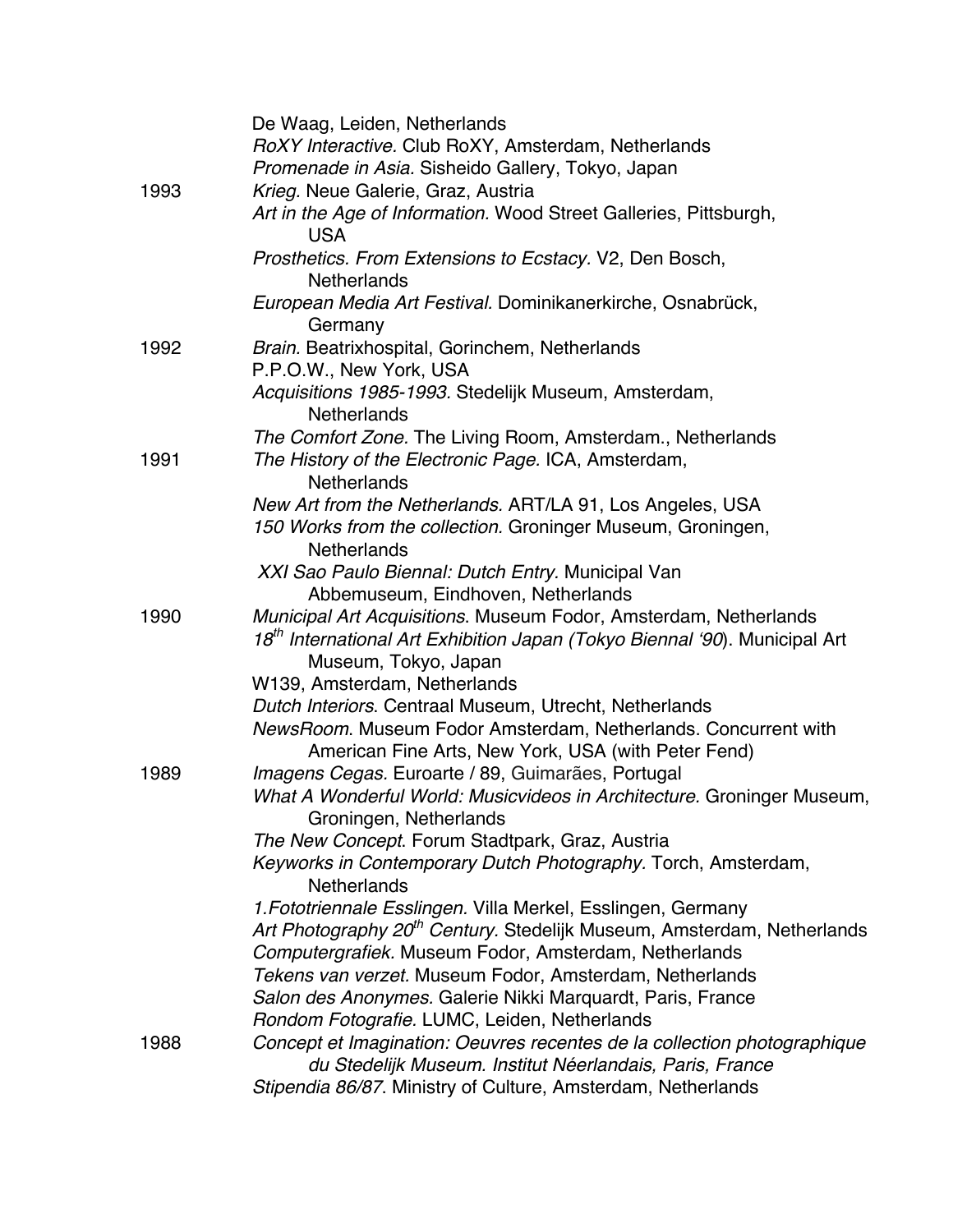|      | Blauwbaardclub. Shaffy Theater, Amsterdam, Netherlands                                                               |
|------|----------------------------------------------------------------------------------------------------------------------|
|      | Roots + Turns. 20th Century Photography in the Netherlands. Stedelijk                                                |
|      | Museum, Amsterdam, Netherlands                                                                                       |
| 1987 | Great Activity - New Generations in Dutch Art. Stedelijk Museum,                                                     |
|      | Amsterdam, Netherlands                                                                                               |
|      | Roots + Turns. 20th Century Photography in the Netherlands. Blaffer                                                  |
|      | Gallery, Houston, USA                                                                                                |
|      | The Arts for Television, Stedelijk Museum, Amsterdam, Netherlands. In                                                |
|      | conjunction with VPRO-TV                                                                                             |
|      | Zomer 1987. Groninger Museum, Groningen, Netherlands<br>The Independent XX. Torch @ KunstRAI, Amsterdam, Netherlands |
|      | (Curated by Gerald Van Der Kaap)                                                                                     |
|      | d'Ornamentation. Daniel Newburg Gallery, New York, USA (Curated by Paul                                              |
|      | Groot)                                                                                                               |
|      | De Lege Ruimte, Brugge, Belgium                                                                                      |
| 1986 | Momentopname. Actuele fotografie in Rotterdam. Galerie Westersingel,                                                 |
|      | Rotterdam, Netherlands                                                                                               |
|      | Fotografia Buffa. Groninger Museum, Groningen, Netherlands -                                                         |
|      | Travelled to: Rheinisches Landesmuseum, Bonn, Germany;                                                               |
|      | Gemeentemuseum Helmond, Netherlands                                                                                  |
|      | Foto-Biennale Enschede. Rijksmuseum Twente, Enschede, Netherlands                                                    |
|      | Contemporary Pictures. Torch, Amsterdam, Netherlands                                                                 |
| 1985 | Six photographes Néerlandais. Studio 666, Paris, France                                                              |
|      | Uitgevers van kunst in oplage. Rijksdienst Beeldende Kunst, The Hague,                                               |
|      | Netherlands (travelling exhibition)                                                                                  |
|      | Imagen Nueva '85. Museo Provincal, Zaragoza, Spain                                                                   |
|      | Cover/Doppelgänger. Aorta, Amsterdam, Netherlands                                                                    |
|      | Rotterdamse Fotografen (I). Galerie Perspektief, Rotterdam, Netherlands                                              |
|      | Computer Age. New Math Gallery, New York, USA                                                                        |
| 1984 | Vier junge Künstler aus Amsterdam. Galerie Heinz Holtmann, Cologne,                                                  |
|      | Germany                                                                                                              |
|      | Foto '84, Amsterdam, Netherlands                                                                                     |
|      | Kunst uit Rotterdam. Museum Boijmans Van Beuningen, Rotterdam,<br><b>Netherlands</b>                                 |
|      | Verlichte Fotografie. Centrum Beeldende Kunst, Rotterdam, Netherlands                                                |
| 1983 | La Divinia Commedia. Galerie 't Venster, Rotterdam, Netherlands                                                      |
|      | Zu gast. Interni Galerie, Berlin, Germany                                                                            |
|      | Zufyr - Anonymous works by 20 Dutch artists. Galerie Jurka, Amsterdam,                                               |
|      | Netherlands (Curated by Gerald Van Der Kaap)                                                                         |
|      | Overwhelming Techniques. Pictura, Dordrecht, Netherlands                                                             |
|      | Images Fabriquées. Centre G. Pompidou, Paris, France - Travelled to:                                                 |
|      | Musée des Beaux Arts, Nantes, France; Musée d'Art Actuel, Hasselt,                                                   |
|      | <b>Belgium</b>                                                                                                       |
| 1982 | Photo Art 1. GAlerie Jurka @ Kunsthalle, Cologne, Germany                                                            |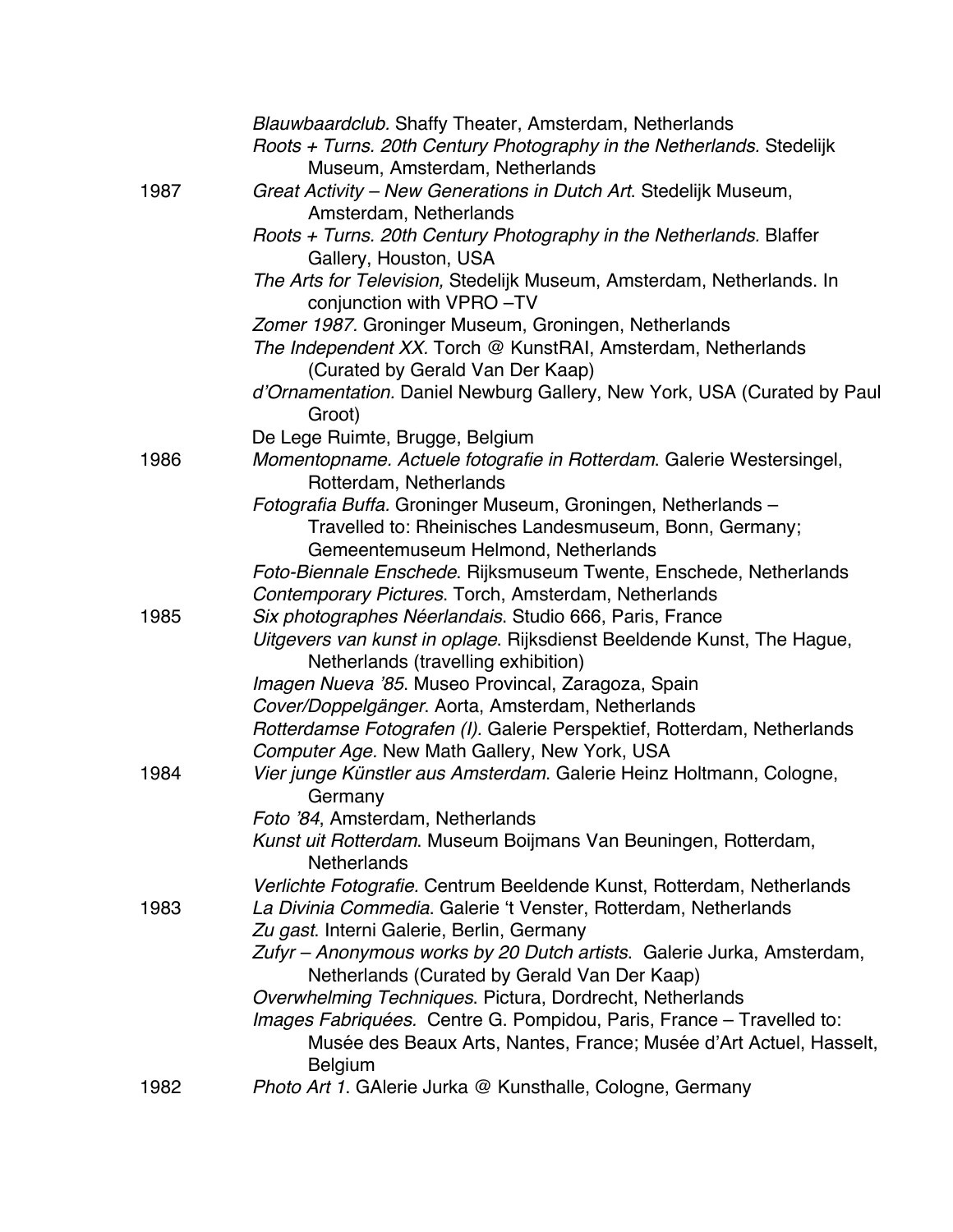| Havenarchitectuur Rotterdam. Bouwcentrum, Rotterdam, Netherlands         |
|--------------------------------------------------------------------------|
| Staged Photo Events. Lijnbaancentrum/ Rotterdam Arts Council, Rotterdam, |
| Netherlands. Travelled to: Neue Galerie / Sammlung Ludwig,               |
| Aachen, Germany; Van Reekummuseum, Apeldoorn, Netherlands;               |
| ICC, Antwerp, Belgium                                                    |
| 3º Encontros de Fotografia de Coimbra. Chiado, Coïmbra, Portugal         |
| Salon van de Maassteden. Stedelijk Museum, Schiedam, Netherlands         |
| Fotograferen in Rotterdam. Galerie Perspektief, Rotterdam, Netherlands   |
| Fotograferen in Rotterdam. Expositiezaal De Doelen, Rotterdam,           |
| <b>Netherlands</b>                                                       |
|                                                                          |

#### **Selected Public Collections**

Stedelijk Museum, Amsterdam, Netherlands Museum Folkwang, Essen, Germany Huis Marseille, Amsterdam, Netherlands Groninger Museum, Groningen, Netherlands Singer Museum, Laren, Netherlands FRAC Nord-Pas de Calais, Dunkerque, France Centre G. Pompidou, Paris, France Kunstmuseum, Zürich, Switzerland Museum Boijmans Van Beuningen, Rotterdam, Netherlands Fundación ArtAids, Barcelona, Spain Rijksmuseum, Amsterdam, Netherlands Caldic Collection, Rotterdam, Netherlands H+F Collection, Barcelona, Spain Collection Royal KPN, The Hague, Netherlands ABN AMRO Collection, Amsterdam, Netherlands BPD Kunstcollectie, Amsterdam, Netherlands Erasmus University Art Collection, Rotterdam, Netherlands City of Rotterdam, Netherlands LUMC Art Collection, Leiden, Netherlands The Ministry of Foreign Affairs Art Collection, The Hague, Netherlands RABO Art Collection, Utrecht, Netherlands Harvard Art Museums, Harvard, U.S.A. Rijksmuseum Twenthe, Enschede, Netherlands

### **A selection of artworks made for public space**

| 2018                    | I want a permanent wave, artwork at Europaplein metro station in<br>Amsterdam that transforms the entire space (2 x 120 x 4m).<br>Architects: Benthem Crouwel **)                                                                                                                                          |
|-------------------------|------------------------------------------------------------------------------------------------------------------------------------------------------------------------------------------------------------------------------------------------------------------------------------------------------------|
| 2011-12<br>2010<br>2009 | Automatic VJ Machine (update), music venue 013, Tilburg, Netherlands<br>Six billboards along the A7 highway. Westpoort, Groningen, Netherlands<br>New Vet. A 20-minute HD film and several 'satellite' works throughout the<br>Faculty of Veterinary Medicine of University of Utrecht, Netherlands<br>**\ |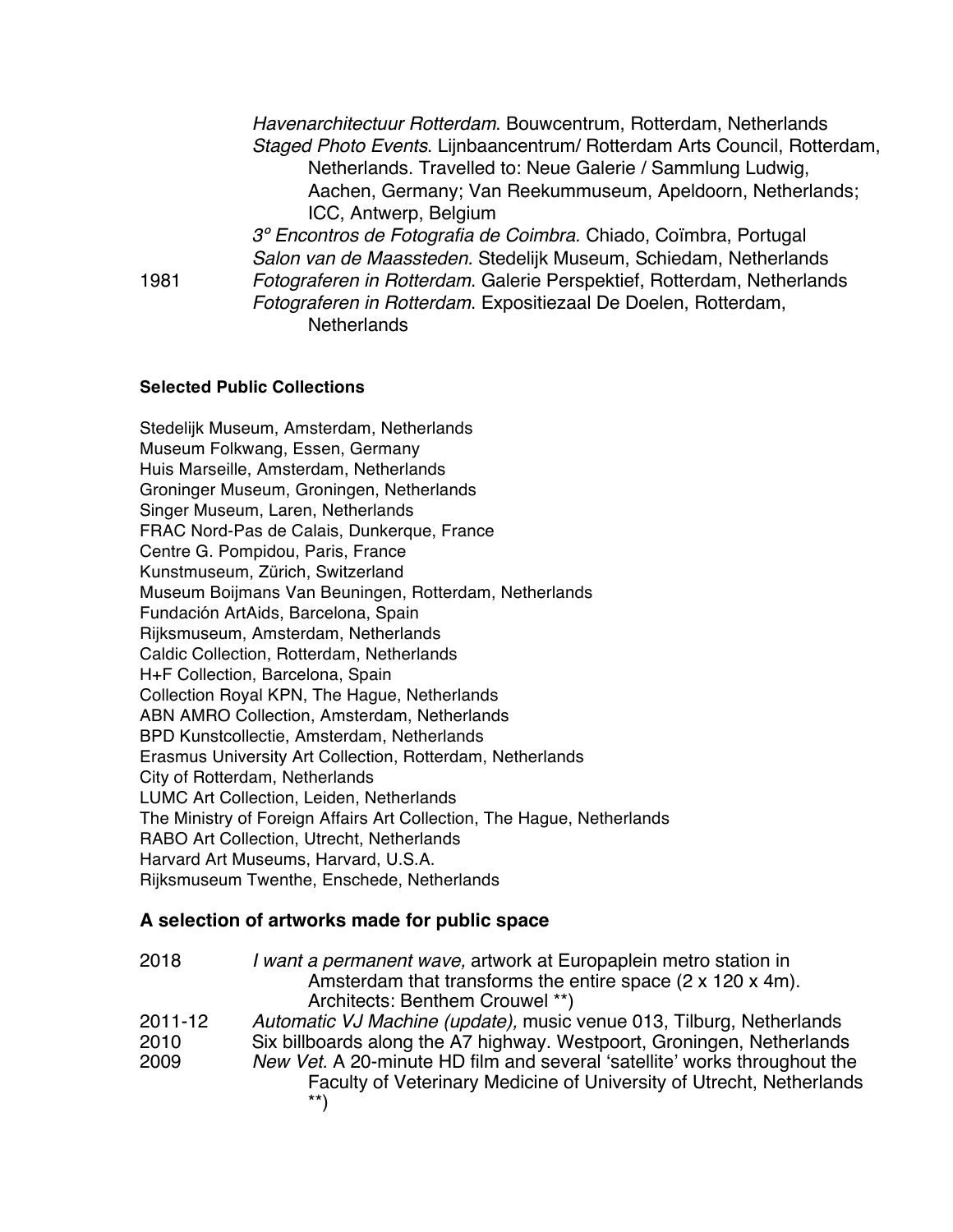| 2008                | Yes/Negative. Two 12-passenger vans with video, commissioned by<br>ArtAids Bangkok, Thailand                                                                                                                                                        |  |
|---------------------|-----------------------------------------------------------------------------------------------------------------------------------------------------------------------------------------------------------------------------------------------------|--|
| 2008                | Moi Non. 16 x 60 m canvasprint on the exterior wall of AP2, future housing<br>of FRAC Nord - Pas de Calais, Dunkerque, France                                                                                                                       |  |
| 2007                | Vet. Masterclass to design a permanent artwork at the Faculty of Veterinary<br>Medicine at University of Utrecht, Netherlands                                                                                                                       |  |
| 2004                | Laudes Fumi Et Pulveris. 4 x 72 m print mounted on the façade of a paper<br>recycling factory in Zaandam, Netherlands                                                                                                                               |  |
| 2004                | Falga. 20 portraits of young kids growing up in Falga, the most deprived<br>area of the City of Den Helder, occupy billboards scattered<br>throughout the district.                                                                                 |  |
| 2000-12             | A sequence of 10 portraits. Each year a student is occupying a billboard of<br>55 square meter on the façade of Bredero College, Amsterdam.<br>Architects: Mastenbroek/ Van Gameren.                                                                |  |
| 2000-05             | Yawning Girl. 12 x 19 m. print mounted onto the exterior wall of De Meerse<br>Theatre, Hoofddorp, Netherlands                                                                                                                                       |  |
| 1998 -              | Automatic VJ Machine. Computer software generating video sequences<br>from a database of videoclips. The sequences are then projected<br>onto a screen built in the facade of music venue 013, Tilburg,<br>Netherlands Architect: Mels Crouwel. **) |  |
| 1995-99             | Poetry Emission Program. Mediagate showing poetry calculated in real-time<br>from data provided by Twence waste incineration, Hengelo,<br>Netherlands. Architect: Maurice Nio.**)                                                                   |  |
| 1997                | The Third Elevator. Big lightbox at the entrance of Erasmus Medical Centre,<br>Rotterdam, Netherlands **)                                                                                                                                           |  |
| 1997-98             | Smoking Lounge. Video installation at the entrance of the VPRO<br>Broadcasting Company, Hilversum, Netherlands. Architects: MVRDV.                                                                                                                  |  |
| 1996                | Amsterdam 2.0. Projectbureau that formulated an outlook for Amsterdam as<br>a city in 2010                                                                                                                                                          |  |
| 1994                | Jail. Stills from escape movies at penitentiary De Torentijd, Middelburg,<br>Netherlands **)                                                                                                                                                        |  |
| **) permanent works |                                                                                                                                                                                                                                                     |  |

## **Vinyl, tape, cd, cd-rom, internet, dvd, film, etc (a selection)**

2020

• Gerald Van Der Kaap: Beyond Index (Fang jumps into the void). 2K transferred to high definition, 2.1 sound, 8'32" loop

2017

• Gerald Van Der Kaap: Beyond Index. DCP, 5.1 sound, 83'

2009

• Gerald Van Der Kaap: New Vet. HD, 20'

• Gerald Van Der Kaap: Ruis/ Noise . NPS, Hilversum. Mobile phone movie, 2' 2008

• Gerald Van Der Kaap: Matthäus Passion - The Remix (PROLOGUE). 4 screen remix, DVDs, 13'42"

• Gerald Van Der Kaap: Yes, negative . ArtAids, Bangkok. DVD/ installation for 2 vans 2007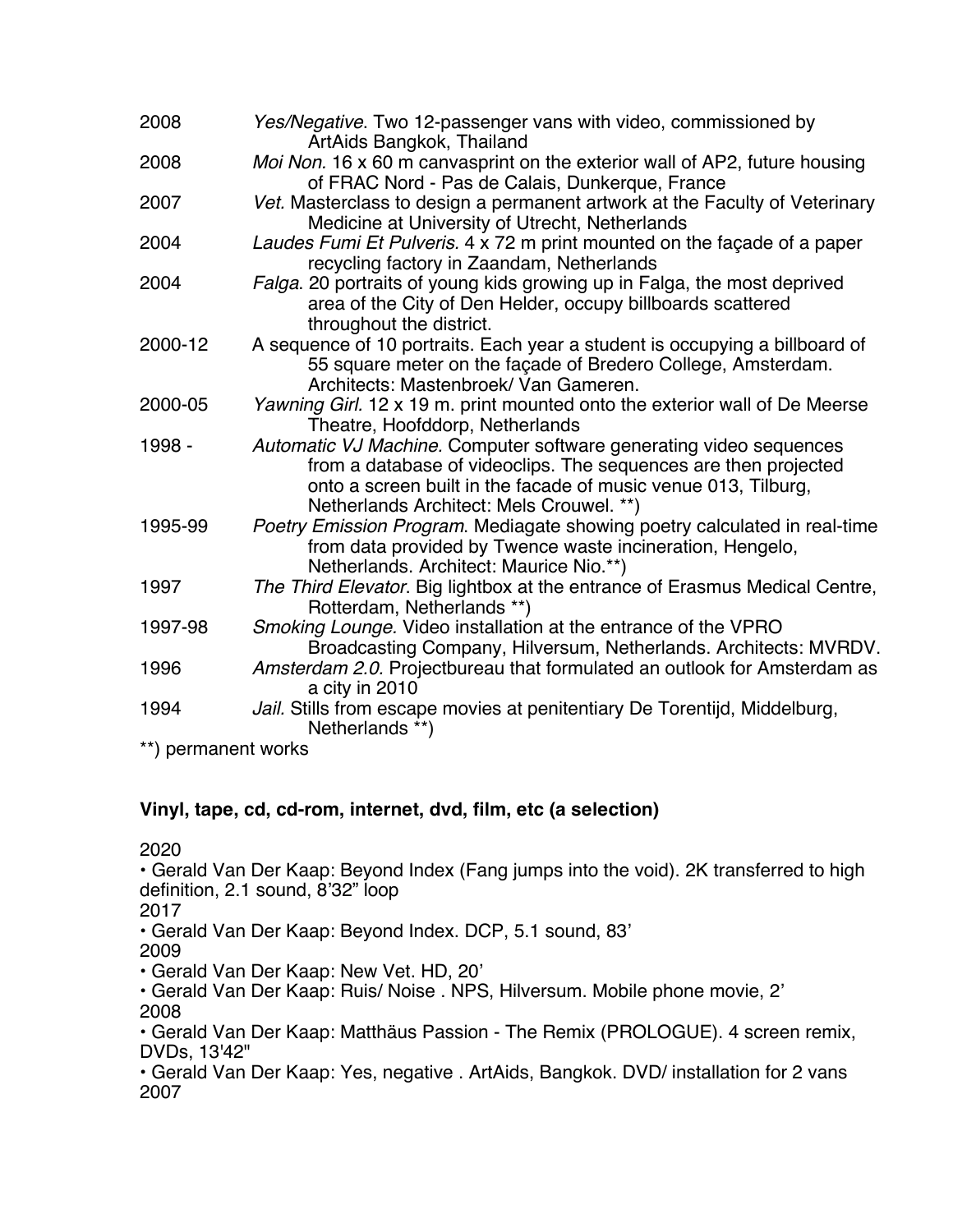• Gerald Van Der Kaap/ Joost van Bellen: Fuck More. Music video for Junkie XL.

• Gerald Van Der Kaap: NRD: Fouad. DVD, loop

• Gerald Van Der Kaap: NRD: Egt niet. Ken ik niet. DVD, loop

• Gerald Van Der Kaap: NRD:Raounaq . DVD, loop

• Gerald Van Der Kaap: NRD: Kleermaker. DVD, loop

2006

• Gerald Van Der Kaap: LaSjai . 6 movies for mobile phones

• Gerald Van Der Kaap: Matthäus Passion - The Remix (PROLOGUE). DVD,

13'42"Music: Cowgum (Joost van Bellen/ Richard Cameron) 2003

• Gerald Van Der Kaap: Fang (SMS), Xiamen, 2002. DVD, 19'16" 2002

• Gerald Van Der Kaap: Chrisy (Shanghai). DVD, 1'44"'

• Gerald Van Der Kaap: Weiwei (Dorm). DVD, 1'50"'

• Gerald Van Der Kaap: Weiwei (Hospital). DVD, 3'16"

• Gerald Van Der Kaap: Weiwei (Track). DVD, 2'51"

• Gerald Van Der Kaap: Passing the Information (I). DVD, 50'

• Gerald Van Der Kaap: Je t'aime moi non plus. DV-Cam, 3'30"2001

• 00-KAAP/ Dimitri: This (State of Bliss). DVD, 66'

• Gerald Van Der Kaap: This (Sonic Genetics). DV-Cam, 14' 2000.

• Gerald Van Der Kaap: Skating. DVD, loop

• Gerald Van Der Kaap: I want a permanent wave. DVD, 8'

1999.• Gerald Van Der Kaap: Hong Kong: Reporter. DVD, loop

• Gerald Van Der Kaap: A Compilation (These are my intentions). DVD, 66'

• Sixth Sense: 00-Kaap @ Chemistry. Live registration of VJ performance. Veronica TV. 24 Feb 1999

1996.

• Gerald Van Der Kaap/ Rineke Dijkstra: Screentest 2/ Club Roxy, Amsterdam. Betacam, 17'

• Gerald Van Der Kaap: KaapEngine v.1.0 Internet project: online image generator.

(†1999 – currently being restored by the Stedelijk Museum Amsterdam) 1994

• Gerald Van Der Kaap: Communita/ Explaining Interactivity. Betacam, 5'

• Gerald Van Der Kaap: 50% Gerald. PARK TV, Channel 4, Amsterdam. 31 December 19941993.

• Gerald Van Der Kaap: BlindRom v.0.9. CD-Rom, 181 Mb. Amsterdam: The Blind Trust, 1993.1992.

• Gerald Van Der Kaap/ Leo Anemaet: Brain 5.1 [Words]. VHS, 30'

• Gerald Van Der Kaap/ Leo Anemaet: Brain 5.1 [Total Hoverty]. VHS, 16'

1990-91

• Gerald Van Der Kaap/ Leo Anemaet: Brain 4.2 [Permanent White]. VHS, 20' 1987-88

• Gerald Van Der Kaap et al: Rabotnik TV. U-Matic, 52 tapes, 56' each 1987

• Save the Robots: Gangster's Maul. 12" & CD, Robot Records, RR3987 + RRCD3987 1986.

• Save the Robots: Save the Robots. 12", Robot Records, RR2786